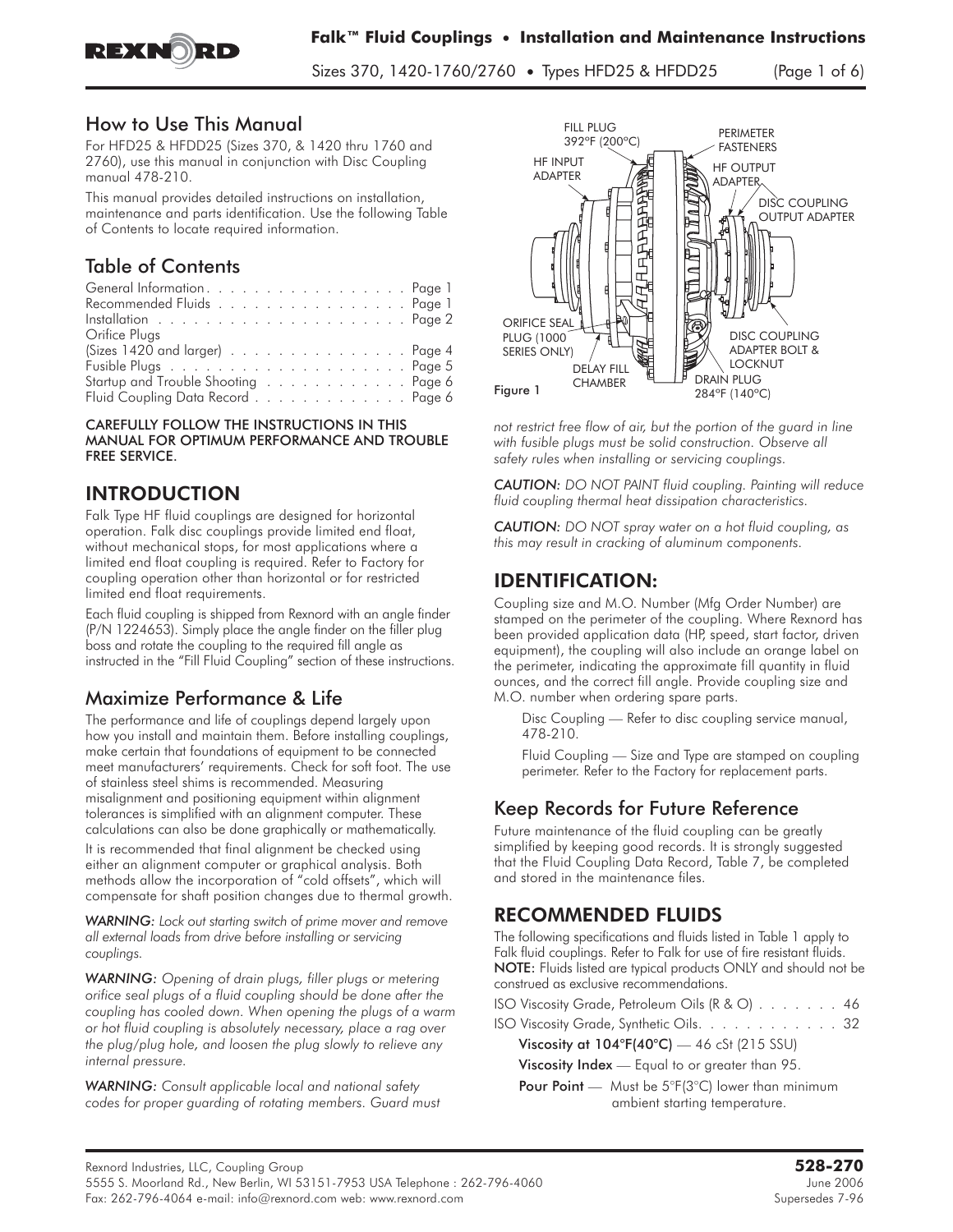(Page 2 of 6) Types HFD25 & HFDD25 • Sizes 370, 1420-1760/2760

Flash Point — 400°F(204°C) when using 140°C and/or 180°C fusible plugs.

Flash Point — 425°F (218°C) when using 200°C fusible plugs at both fill and drain holes.

Specific Gravity — 0.87

Antioxidant and Anti-foaming Additives

### TABLE 1 — Fluids & Operating Temperatures

| Petroleum Oils (R & O)<br>For Ambient Temperatures 20°F to 125°F (-6°C to 52°C)                                                                                                                                           |                                                                                                                                                                          |  |  |  |  |
|---------------------------------------------------------------------------------------------------------------------------------------------------------------------------------------------------------------------------|--------------------------------------------------------------------------------------------------------------------------------------------------------------------------|--|--|--|--|
| Manufacturer                                                                                                                                                                                                              | <b>Fluid</b>                                                                                                                                                             |  |  |  |  |
| Amoco Oil Company<br><b>BP Oil Company</b><br>Chevron Products Company<br>Exxon Company, USA<br>Mobil Oil Corporation<br>Petro-Canada Products<br>Shell Oil Company<br>Texaco Lubricants Company<br>76 Lubricants Company | American Industrial Oil 46<br>$HL-0.46$<br>Hydraulic Oil AW 46<br>Teresstic 46<br>Mobil Fluid 424<br>Harmony 46<br>Turbo T 46<br>Rando Oil HD 46<br><b>76 Unax AW 46</b> |  |  |  |  |

## Petroleum Oils (R & O)

| For Ambient Temperatures -20°F to 125°F (-28°C to 52°C) |                                              |  |  |  |  |
|---------------------------------------------------------|----------------------------------------------|--|--|--|--|
| Manufacturer                                            | <b>Fluid</b>                                 |  |  |  |  |
| Amoco Oil Company<br>Mobil Oil Corporation              | American Industrial Oil 46<br>Mobilfluid 424 |  |  |  |  |

#### Synthetic Oils and Synthetic Transmission Fluids For Ambient Temperatures -40°F to 125°F (-40°C to 52°C)

| Manufacturer                                                                                                                                  | <b>Fluid</b>                                                                                                                            |  |  |  |
|-----------------------------------------------------------------------------------------------------------------------------------------------|-----------------------------------------------------------------------------------------------------------------------------------------|--|--|--|
| Conoco Incorporated<br>Exxon Company, USA<br>Mobil Oil Corporation<br><b>Texaco Lubricants Company</b><br>Mobil Oil Corp.<br>Chevron<br>Citgo | Syncon R&O 32<br>Teresstic SHP 32<br><b>SHC 624</b><br>Pinnacle 32<br>Synthetic ATF<br>Synthetic All Weather THF<br>Transgard Fluid 250 |  |  |  |
| <b>Automatic Transmission Fluids (Dexron or Mercon Oils, etc.)</b><br>For Ambient Temperatures -40°F to 125°F (-40°C to 52°C)<br>.            |                                                                                                                                         |  |  |  |

NOTICE: Automatic Transmission Fluids below can only be used with two 140°C fusible plugs

| Mobil<br>Texaco (Havoline)<br>Citao | Multi-purpose ATF<br>Mercon/Dexron-III or ATF<br>Transgard ATF, Type F |
|-------------------------------------|------------------------------------------------------------------------|
|                                     |                                                                        |

ATF Type A and Type Dexron II, llD, llE, lll, Mercon M-891205 and M-921253

## Annual Maintenance

- 1. Check shaft coupling alignment on a regular basis. Excessive misalignment will transfer damaging loads to the connected equipment and may cause failure.
- 2. An annual check of the coupling and fluid is recommended. For extreme or unusual operating conditions, or when the coupling is subjected to overheating, check the coupling and fluid more frequently. Overheated fluid which becomes dark in color and gives off a burnt odor, must be changed. Fluid suppliers can test coupling fluid samples periodically and recommend economical change periods based on the rate of degradation. Continuous operating temperature must not exceed 212°F (100°C).
- **3. Check outer blades of discpacks near bushings for fatigue cracks. Discpacks can be checked while coupling is in operation by using a strobe light. Replace cracked discpacks per disc coupling service manual and recheck alignment. A slight bowing or "S" like distortion is normal.**
- 4. Check tightening torques of all drive bolts.

#### TABLE 2 — Type HF Perimeter Fastener Size & Tightening Torques/Threaded Rod Diameter

| <b>COUPLING</b><br><b>SIZE</b>  | 370      | 1420     | 1480     | 1584             | 1660      | 1760<br>2760 |
|---------------------------------|----------|----------|----------|------------------|-----------|--------------|
| Torque<br>lb-ft                 | 33       | 33       | 33       | 88               | 81        | 140          |
| Size<br>(mm)                    | M10 x 80 | M10 x 80 | M10 x 80 | $M14 \times 100$ | M14 x 120 | M16 x 160    |
| <b>Threaded</b><br>Rod — Dia-in | .375     |          |          |                  | .500      | .625         |

### Lifting

**Remove two perimeter fasteners (metric) approximately 90° apart. Insert threaded rod (Table 2) with washers and nuts, then sling coupling as shown in Figure 2.**





## Key Installation Tips

- $\bullet$  Do not exceed specified tightening torques for fusible plugs at fill and drain holes (Step 4D). Excessive tightening may strip aluminum threads.
- $\bullet$  Mount the fluid coupling as shown in Figure 4, the output adapter side of the coupling must be connected to the driven equipment. Attaching the output adapter side of the fluid coupling to the driver (usually a motor) will result in degraded performance, or in some cases inadequate performance.
- After initial installation, store clamping bolts so they are available if the fluid coupling should need to be removed.
- **•** Carefully follow the instructions in this manual.

## INSTALLATION

**Only standard mechanics tools, torque wrenches, feeler gauges, straight edges and a bevel protractor with spirit level or angle finder (P/N 1224653) are required to install Falk fluid couplings.**

Rexnord Industries, LLC, Coupling Group<br>June 2006 June 2006 **Rexnord Industries, LLC, Coupling Group** 5555 S. Moorland Rd., New Berlin, WI 53151-7953 USA Telephone: 262-796-4060 Supersedes 7-96 Fax: 262-796-4064 e-mail: info@rexnord.com web: www.rexnord.com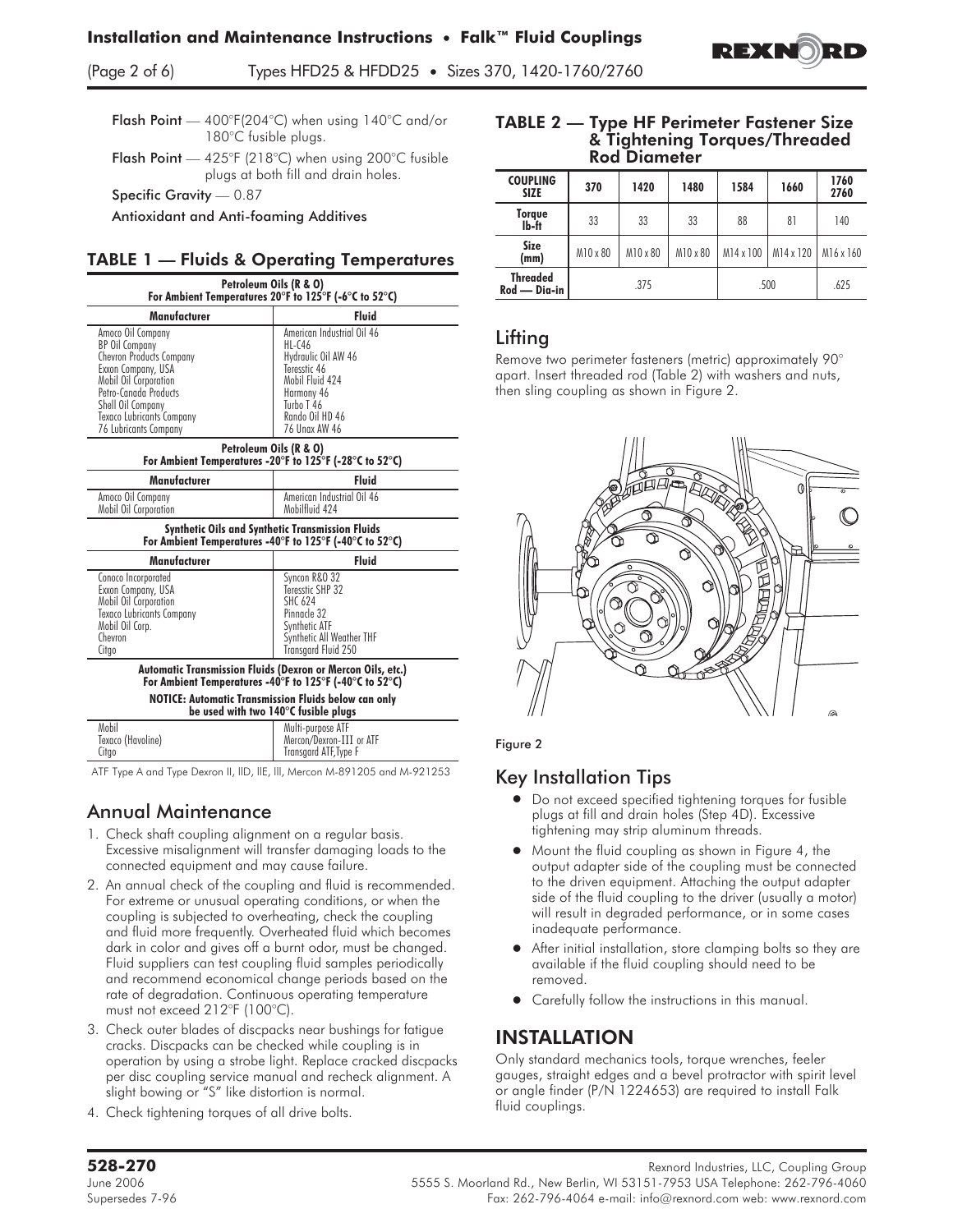

Sizes 370, 1420-1760/2760 • Types HFD25 & HFDD25 (Page 3 of 6)

**The discpack drive bolts have been Factory tightened to the required elongation indicated in Manual 478-210.**

INTERFERENCE FIT HUBS **— Unless otherwise specified, Falk disc couplings are furnished for an interference fit without set screw. Heat hubs to a maximum 275°F (135°C) using an oven, torch, induction heater or an oil bath.**

**When an oxy-acetylene or blow torch is used, use an excess acetylene mixture, as well as a rose bud tip. Mark hubs near the center of their length in several places on hub body with a temperature sensitive crayon, 275°F (135°C) melt temperature. Direct flame towards hub bore using constant motion to avoid overheating an area.**

*WARNING: If an oil bath is used, the oil must have a flash point of 350°F (177°C) or higher. Do not rest hubs on the bottom of the container. Do not use an open flame in a combustible atmosphere or near combustible materials.*

*CLEARANCE FIT HUBS — Clean all parts using a non-flammable solvent. Check hubs, shafts and keyways for burrs. Do not heat clearance fit hubs. Install keys, mount hubs with flange face flush with shaft end or as otherwise specified and tighten set screws.*

#### 1. Install Type FD Shaft Hubs (A-Hubs)

- **A. Lock out starting switch of prime mover.**
- **B. Determine required distance between shaft ends (BE) from Table 3.**
- **C. Install Type FD shaft hubs (A-Hubs) on the driving shaft and driven shaft, and align the disc coupling A-Hubs per instructions found in the disc coupling service manual.**

| <b>FLUID</b>                            | <b>DISC</b>         |                         | BE                      | <b>Disc Coupling</b>                              | <b>Clamping Bolt</b>                                                                       |
|-----------------------------------------|---------------------|-------------------------|-------------------------|---------------------------------------------------|--------------------------------------------------------------------------------------------|
| <b>COUPLING COUPLING</b><br><b>SIZE</b> | <b>SIZE</b>         | <b>HFD25</b>            | HFDD25                  | <b>Adapter Bolt</b><br>Tightening<br>Torave Ib-ft | No. - Size<br>(Grade 5 or Better)<br>See Figure 3                                          |
| 370<br>1420<br>1480                     | 190<br>190<br>340   | 15.60<br>17.12<br>19.50 | 16.98<br>20.23<br>22.92 | 12<br>12<br>25                                    | (6).3125-18UNC x 1.375 ★<br>$(6)$ .3125-18UNC x 1.375 $\star$<br>(6) .3750-20UNC x 1.750 † |
| 1584<br>1660<br>1760/2760               | 625<br>1080<br>1700 | 22.18<br>25.25<br>28.88 | 26.00<br>29.58<br>33.72 | 43<br>103<br>103                                  | (6) .3125-18UNC x 2.000 t<br>(6) .3750-16UNC x 2.250 †<br>$(6)$ .3750-16UNC x 2.500 t      |

TABLE 3 — Disc Coupling Clamp Bolt Size

\* Socket head cap screws.

† Hex head cap screws.

### 2. Install Type HFD25 or HFDD25 Fluid Coupling

- **A. The fluid coupling is shipped with input and output adapters, discpacks and coupling adapters assembled as shown in Figure 1, Page 1.**
- **B. Remove clamping bolts and plastic spacer tubes on both ends between coupling adapter and input/output adapter, see Figure 3a. Properly discard spacer tubes while keeping the clamping bolts for use in the following steps.See Table 3 for clamping bolt size and number.**

*CAUTION: Plastic spacer tubes must be removed from coupling at time of installation.*

**C. Re-insert clamping bolts on both ends between coupling adapter and input/output adapter as shown in Fig. 3b.**

**D. Evenly tighten bolts 1 <sup>1</sup> /2 turns from "Finger Tight" to compress discpacks.** DO NOT OVER TIGHTEN. Discpacks are now modestly compressed to aid the subsequent assembly process.



Figure 3a



Figure 3b



- **E. Position fluid coupling assembly between disc coupling hubs as close to the centerline as possible, Figure 4.**
- **F. With fluid coupling suspended from the sling, align the holes of the disc coupling A-Hubs with the holes in the adapters, and insert the adapter bolts on both sides (Figure 3c).**
- **G. Slowly remove clamping bolts between coupling adapters and input/output adapters to decompress the discpacks. Make sure disc coupling A-Hubs are properly seated in adapter registers (see Figure 3c). Store clamping bolts so they are available if the fluid coupling should need to be removed.**



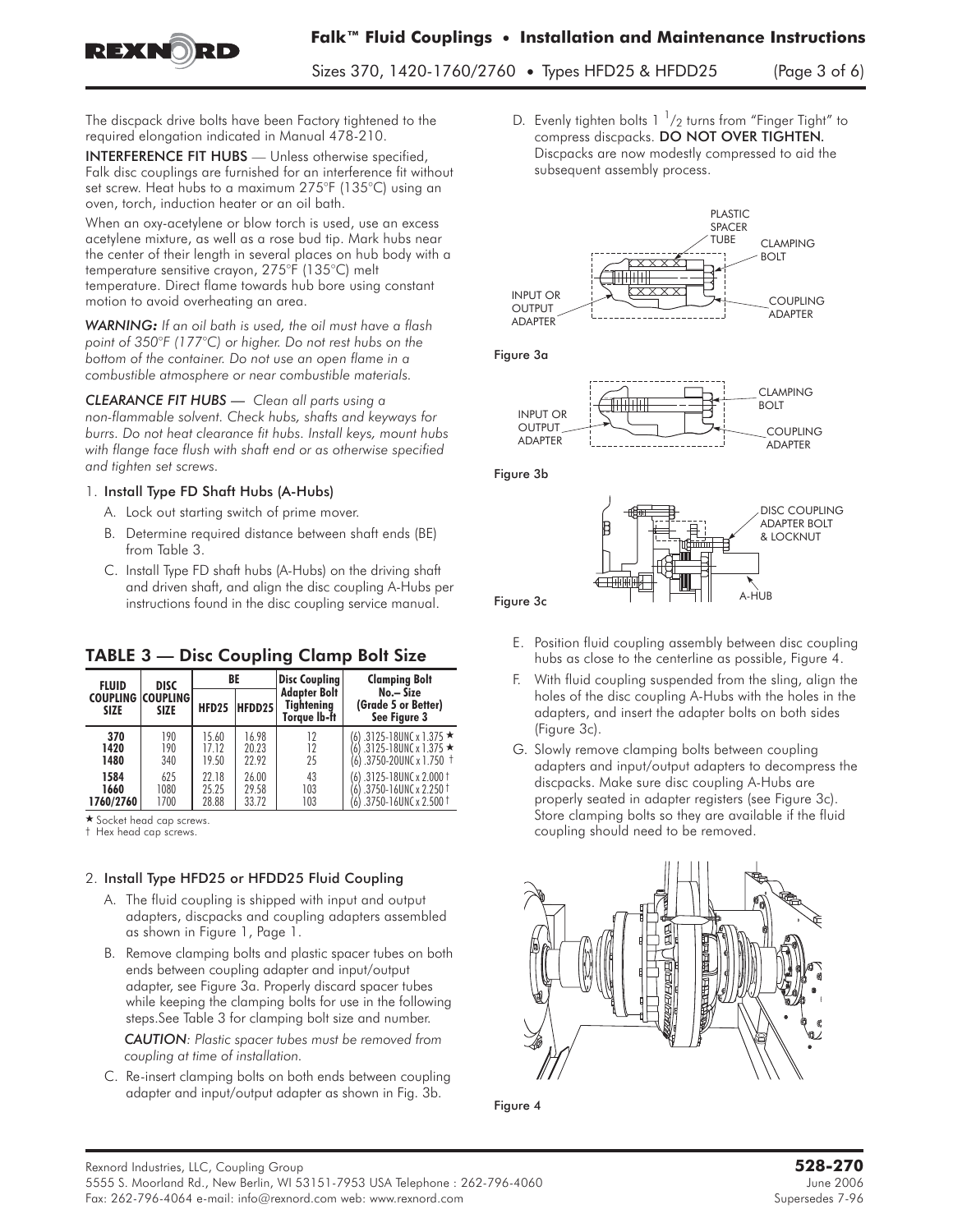(Page 4 of 6) Types HFD25 & HFDD25 • Sizes 370, 1420-1760/2760

**H. Install locknuts and tighten bolts/locknuts on output side first according to the required adapter bolt tightening torque specified in Table 3. Repeat for input side.**

*CAUTION: Clamping bolts must be removed from coupling before operation.*

- **I. Reinstall perimeter fasteners and washers. Tighten to torque specified in Table 2, Page 2**
- **J. Recheck final alignment per disc coupling service manual.**

#### 3. Fill Fluid Coupling

- **A. Rotate fluid coupling until fill plug is on top and remove the fill plug, (both fill and drain plugs have metric threads). See Figure 1, Page 1.** NOTE: **Coupling can be filled through either the fill or the drain plugs.**
- **B. Fill with the required amount of fluid. Fill information is found on the orange label that is affixed to the coupling perimeter. Where no orange label is present, refer to fluid coupling Selection Guide 521-110 for fill data. Fluid must meet the specifications listed in Table 1.**

Do not remove orange fluid fill label that is affixed to the coupling perimeter. In cases where no orange label is affixed, a blank label is furnished. Fill out the blank orange label once proper fill date has been determined, then affix that label to the coupling.

**C. Before reinstalling fill plug, check fill angle as described in the following step. Also, heed fill plug tightening instructions, Step 4D.**

#### 4. Check Fill Angle

- **A. Refer to fluid fill label described in previous step for required fill angle.**
- **B. Use either an angle finder or a bevel protractor with spirit level set for the required fill angle, and place it on flat boss of filler hole as shown in Figure 5.**
- **C. Slowly rotate fluid coupling until the required fill angle is achieved, Figure 6. Fluid must appear at the lip of the hole. Add or drain fluid until level is correct. Figure 7 shows fill angle examples.**
- **D. Reinstall fill plug with seal ring and tighten to require torque: Sizes 370-1660, 33 lb-ft (44.75 Nm); Sizes 1760/2760, 59lb-ft (80.00 Nm). DO NOT EXCEED SPECIFIED TIGHTENING TORQUE, as aluminum threads may strip.**





Figure 6



Figure 7

#### 5. Orifice Plugs (Sizes 1420 through 1760 and 2760 , Types HFD & HFDD only)

The 1000 Series fluid couplings contain 3 orifice plugs (metric threaded) located near the outer part of the casing. They are located behind three metric hex socket seal plugs (see Figure 8). The function of these orifice plugs is to meter the fluid exiting from the delay fill chamber into the working circuit of the fluid coupling. These plugs are initially furnished with a 2.5mm hole (Sizes 1420-1660HF) and 3.5mm on Sizes 1760 and 2760, which results in acceptable starting times for most applications. Should the application require increased or reduced starting times, refer to Table 4 for other orifice hole sizes and their estimated effect on starting time. These estimates are based on the change in flow rate for the fluid to exit the delay fill chamber. Couplings are furnished with a spare set of orifice plugs (undrilled).

*CAUTION: Increasing the starting time can result in overheating the fluid coupling and blowing the fusible plugs.*

Refer to Table 5 for orifice, seal plugs sizes, tightening torques, and required metric hex "Allen" wrench sizes. Apply anti-seize compound to the orifice plugs prior to their assembly. This will assist in the event of future removal. Typical compounds (or equal) are as follows:

Loctite™ Anti-Seize Thread Compound #767 Dow Corning 1000 High Temperature Anti-Seize Paste

Figure 5

**528-270**<br>June 2006 Rexnord Industries, LLC, Coupling Group<br>June 2006 3151-7953 USA Telephone: 262-796-4060 5555 S. Moorland Rd., New Berlin, WI 53151-7953 USA Telephone: 262-796-4060 Supersedes 7-96 Fax: 262-796-4064 e-mail: info@rexnord.com web: www.rexnord.com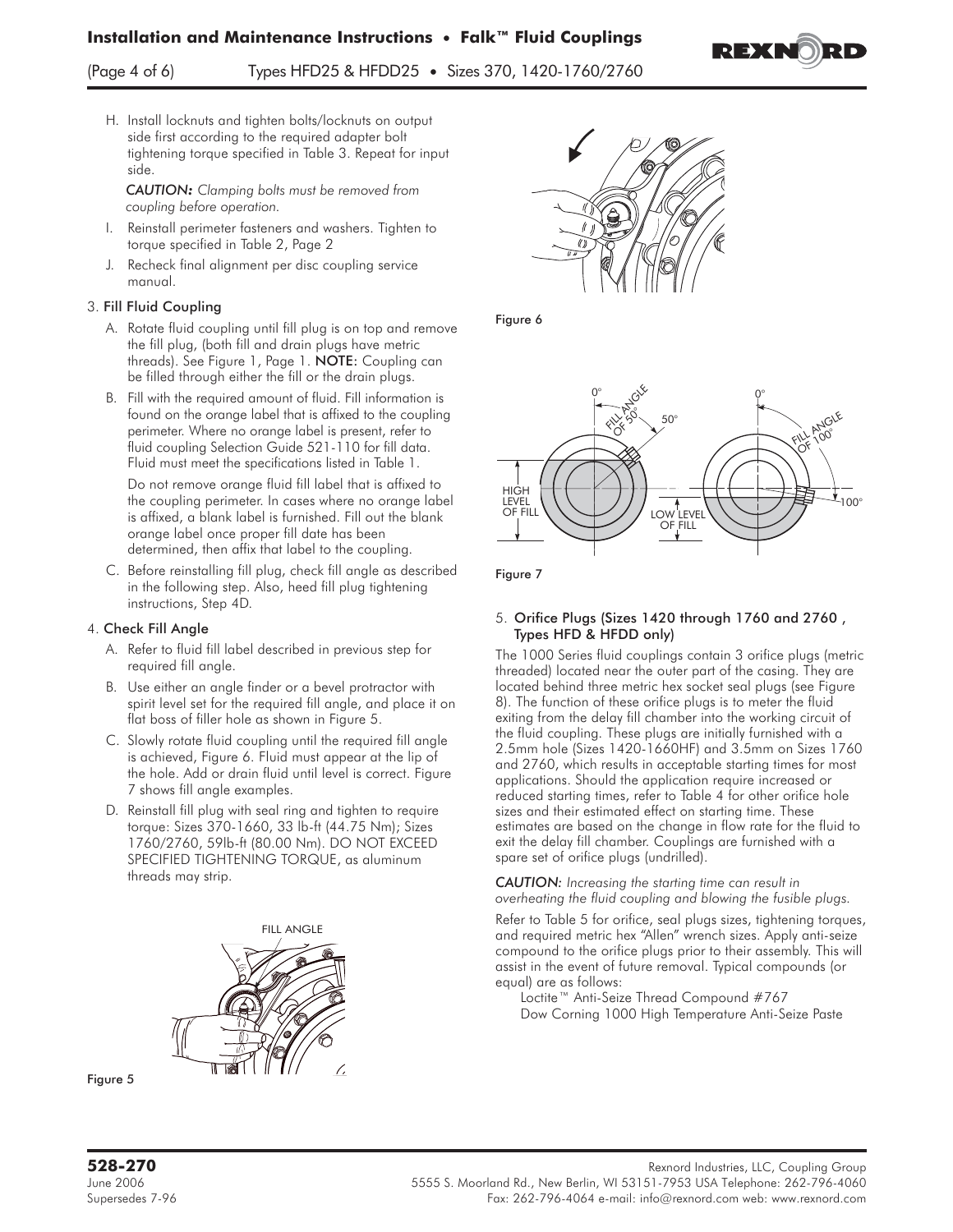

Sizes 370, 1420-1760/2760 • Types HFD25 & HFDD25 (Page 5 of 6)



Figure 8

#### TABLE 4 — Fluid Coupling Starting Times

| <b>Orifice Hole Diameter</b>                                                              | <b>Estimated Starting Time - % of Original</b> |                                 |  |  |  |  |
|-------------------------------------------------------------------------------------------|------------------------------------------------|---------------------------------|--|--|--|--|
|                                                                                           | 1420HF - 1660HF                                | 1760HF/2760HF                   |  |  |  |  |
| $3/64$ " (0.0469)<br>1/16" (0.0625<br>5/64"<br>10.0781<br>3/32" (0.0937<br>2.5mm (0.0984) | 440<br>250<br>160<br>110<br>100                | 860<br>490<br>310<br>220<br>200 |  |  |  |  |
| 7/64" (0.1094)<br>1/8"<br>(0.1250)<br>3.5mm (0.1380)<br>5/32"<br>10.1562<br>3/16"         | 80<br>60<br>50<br>40<br>30                     | 160<br>120<br>100<br>80<br>50   |  |  |  |  |

#### TABLE 5 — Orifice & Seal Plug Sizes – mm

| Orifice Plug DIN 906                      |                                                               |                                                                                          | Seal Plug DIN 908                                                                                  |                                                                                             | <b>Seal Washer</b>                                                                                                                 |
|-------------------------------------------|---------------------------------------------------------------|------------------------------------------------------------------------------------------|----------------------------------------------------------------------------------------------------|---------------------------------------------------------------------------------------------|------------------------------------------------------------------------------------------------------------------------------------|
| <b>CPLG. SIZE</b>                         | <b>Thread</b><br><b>Size</b>                                  | <b>Hex Key</b><br><b>Size</b>                                                            | <b>Thread</b><br><b>Size</b>                                                                       | Hex Key<br><b>Size</b>                                                                      | <b>DIN 7603</b><br>Type "A"<br>Copper                                                                                              |
| 1420<br>1480<br>1584<br>1660<br>1760/2760 | 1/8R BSPT<br>1/4R RSPT<br>3/8R BSPT<br>3/8R RSPT<br>1/2R BSPT | $5 \text{ mm}$<br>$6 \text{ mm}$<br>$8 \text{ mm}$<br>8 <sub>mm</sub><br>$10 \text{ mm}$ | $18 \times 1.5$ mm<br>$18 \times 15$ mm<br>$22 \times 1.5$ mm<br>$22x$ 15 mm<br>$27 \times 2.0$ mm | $10 \text{ mm}$<br>$10 \text{ mm}$<br>$12 \text{ mm}$<br>$12 \text{ mm}$<br>$17 \text{ mm}$ | 18 x 22 x 1.5 mm<br>$18 \times 72 \times 15$ mm<br>$22 \times 27 \times 1.5$ mm<br>$22 \times 27 \times 15$ mm<br>27 x 32 x 2.0 mm |

#### 6. Fusible Plugs

- **A. Fusible plugs in the fill or drain holes have solder cores that melt at the temperatures shown in Figure 1, Page 1. One extra 284°F (140°C) plug is furnished with each coupling.**
- **B. If solder in fusible plug melts due to overheating from stalling or overloading, refer to Table 6, Page 6 and correct the cause of overheating.**

*CAUTION: DO NOT replace fusible plugs with solid plugs. Use of solid plugs can result in coupling failure from overheating unless used in conjunction with a thermal trip switch. Refer to the Factory for thermal trip switch feature.*

- C. Replace fusible plug as instructed in Step 4D.
- **D. Refill coupling with clean fluid as instructed in Steps 3 and 4.**